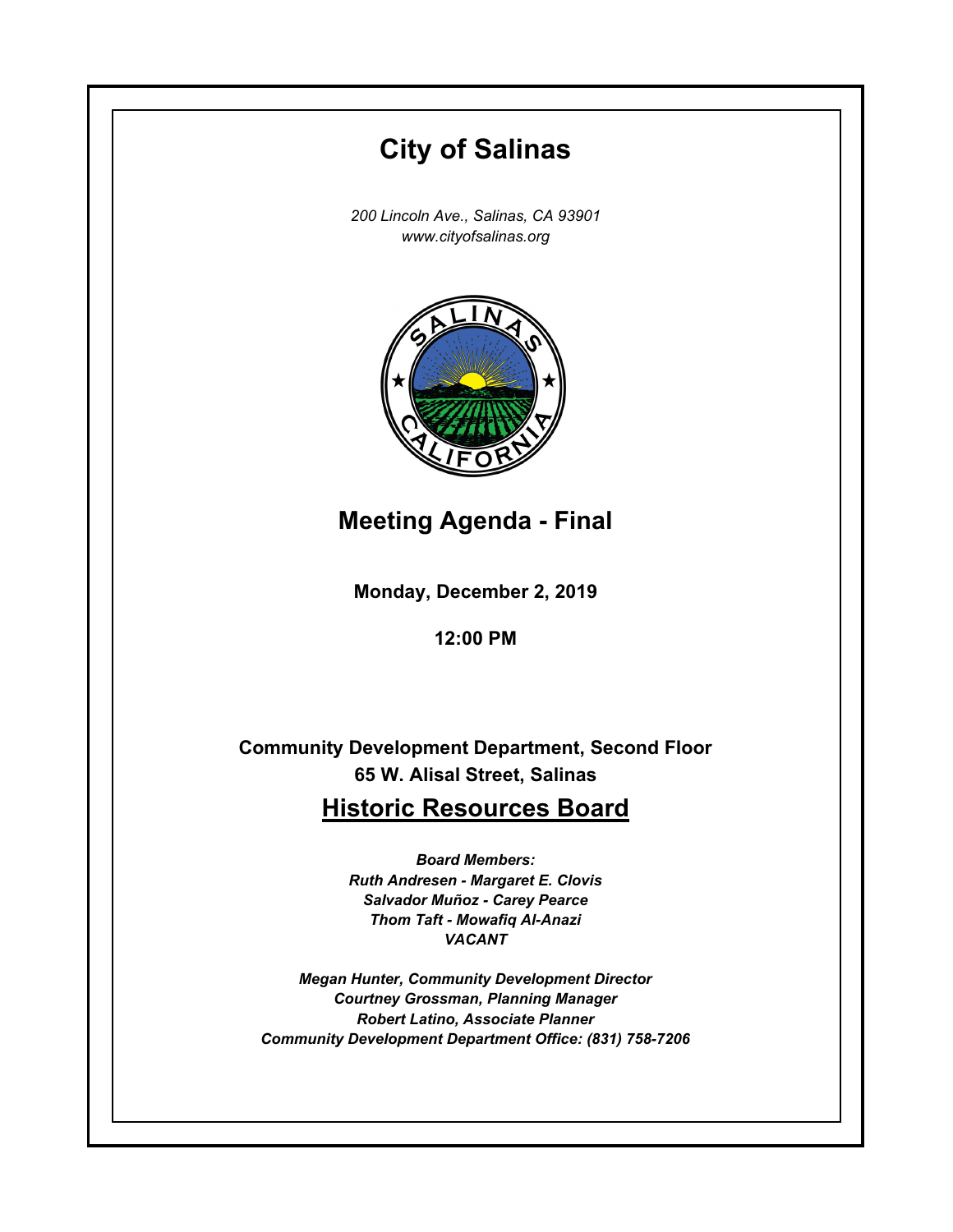# **PLEDGE OF ALLEGIANCE**

# **ROLL CALL**

# **WELCOME AND STAFF INTRODUCTIONS**

## **PUBLIC COMMENT TIME RESTRICTIONS**

*Public comments generally are limited to two minutes per speaker; the Chair may further limit the time for public comments depending on the agenda schedule.*

# **GENERAL PUBLIC COMMENTS**

*Receive public communications from the audience on items that are not on the agenda and that are in the City of Salinas' subject matter jurisdiction. Comments on Consent or Consideration items should be held until the items are reached. The public may request that the committee consider adding an item for consideration on a future agenda. The public may comment on scheduled agenda items as they are considered. In order to be respectful of all speakers' views and to avoid disruption of the meeting, the audience shall refrain from applauding or jeering speakers who have been recognized by the Chair.*

## **CONSENT**

| ID#19-401              | 7-1-19 HRB Minutes                                  |
|------------------------|-----------------------------------------------------|
| <b>Recommendation:</b> | Approve the minutes for July 1, 2019 HRB meeting.   |
| ID#19-627              | 8-5-19 HRB Minutes                                  |
| <b>Recommendation:</b> | Approve the minutes for August 5, 2019 HRB meeting. |

#### **CONSIDERATIONS**

# **PUBLIC HEARINGS**

#### **OTHER BUSINESS**

#### [ID#19-642](http://salinas.legistar.com/gateway.aspx?m=l&id=/matter.aspx?key=4553) **Certified Local Government 2018-2019 Annual Report**

*Recommendation:* Review Certified Local Government 2018-2019 Annual Report

## **FOLLOW UP REPORTS**

# **FUTURE AGENDA ITEMS**

#### **ADJOURNMENT**

*Confirmation of attendance at next meeting prior to adjournment.*